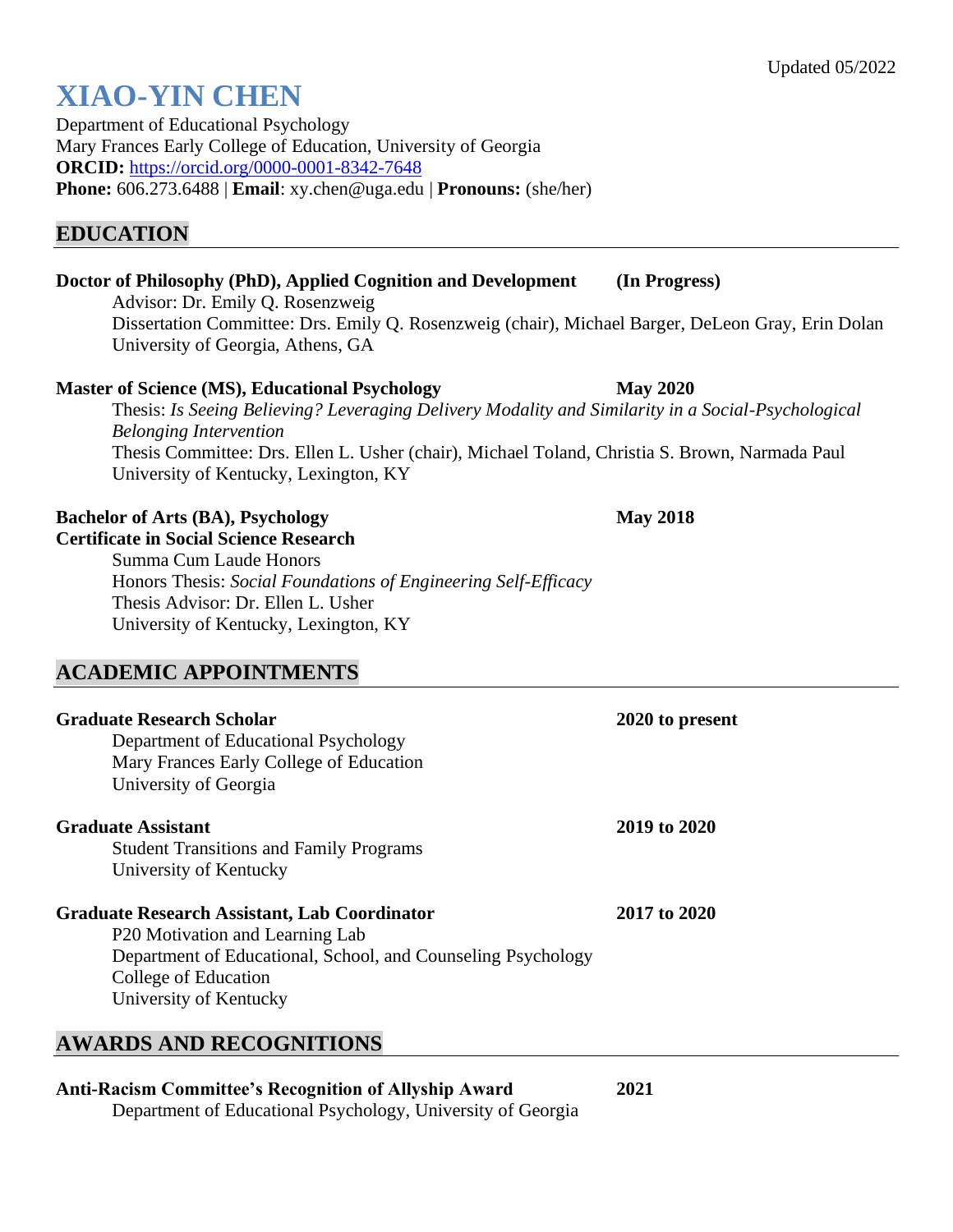| <b>Outstanding PhD Student in Applied Cognition and Development</b>                                      | 2021 |
|----------------------------------------------------------------------------------------------------------|------|
| Department of Educational Psychology, University of Georgia                                              |      |
| <b>Research Pitch Finalist &amp; Grand Prize Winner (\$1500)</b>                                         | 2021 |
| Project: Appalachian High Schoolers' Experiences in College Preparatory Programs                         |      |
| <b>Graduate Student Shark Tank Competition</b>                                                           |      |
| Division C, American Education Research Association                                                      |      |
| <b>James Miller Award for Honors Thesis Research (\$150)</b>                                             | 2018 |
| Project: The Social Foundations of Engineering Self-Efficacy                                             |      |
| Department of Psychology, University of Kentucky                                                         |      |
| <b>Excellence in Internship/Service Learning Award</b>                                                   | 2018 |
| Department of Psychology, University of Kentucky                                                         |      |
|                                                                                                          | 2018 |
| <b>Outstanding Psychology Major Award Nomination</b><br>Department of Psychology, University of Kentucky |      |
|                                                                                                          |      |
| <b>Undergraduate Scholar</b>                                                                             | 2018 |
| Society for Research on Adolescence (SRA)                                                                |      |
| SRA Biennial Meeting in Minneapolis, MN                                                                  |      |

### **PUBLICATIONS AND MANUSCRIPTS**

- **Chen, X.-Y.**, Han, J., Usher, E. L., M. S., Kennedy, & Mamaril, N. A. *He said, She said: Examining the structural invariance of the sources of engineering self-efficacy by gender.* Manuscript in preparation.
- Ford, C. J., Usher, E. L., Scott, V. L., & **Chen, X.-Y.** (under review). *The "perfect" lens: Effects of perfectionism on early adolescents' math self-efficacy development.*
- Rosenzweig, E. Q., **Chen, X.-Y.**, & Bradshaw, L. (under review). *How can interventions address students' multiple motivational needs? A laboratory experiment comparing adaptive and multiconstruct approaches.*
- **Chen, X.-Y.**, & Rosenzweig, E. Q. (under review). *What types of feathers flock together? Different dimensions of role model similarities uniquely support STEM motivation.*
- **Chen, X.-Y.**, Roeder, M. L., Johnson, A. A., Usher, E. L., M. S., Kennedy, & Mamaril, N. A. (under review). *Mastery, models, messengers, and mixed emotions: Examining the development of engineering selfefficacy by gender.*
- McKee, S., Brown-Iannuzzi, J., Usher, E. L., **Chen, X.-Y.**, & Brown, C. S. (under review). *Local socioeconomic comparisons predict academic achievement in the first year of college.*
- Lingat, J. E. M., Toland, M. D., Qui, C., **Chen, X.-Y.**, Han, J., Shen, L., Ford, C. K., Love, A. M. A., Li, C. R., Blevins, J., Clement, T., White, C., Jeter, K., Kehrwald, N. P., & Williams, C. M. (2021). Optimizing the measurement of resident advisors' self-efficacy using the Rasch model. *Journal of College and University Student Housing*, *48*(1).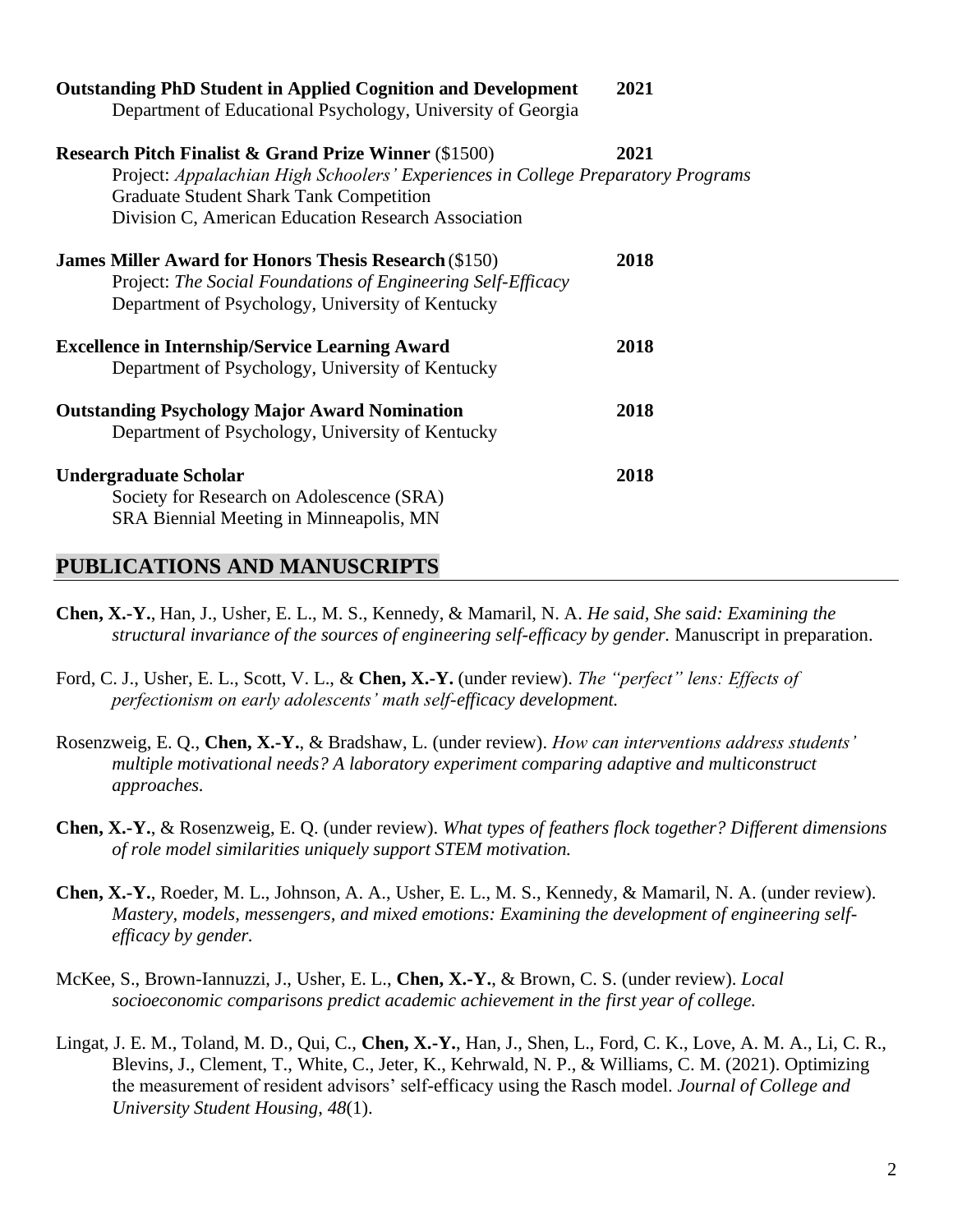# **NON-PEER REVIEWED PUBLICATIONS**

\*indicates equal authorship contribution

- Matthews, J. S., Gray, D. L., Lachaud, Q., McElveen, T., **Chen, X.-Y**., Victor, T., & Okai, E. (2021, October 15). *Belonging-Centered Instruction: An Observational Approach toward Establishing Inclusive Mathematics Classrooms.* Preprint retrieved from osf.io/n7bv2
- Koenka, A. C., **Chen, X.-Y.**\*, Nicolai, K. D.\*, & White-Levatich, A\*. (2021, October). Conducting equityfocused research from an achievement goal theory framework: Looking back and moving forward [Editorial]. *AERA's Studying and Self-Regulated Learning (SSRL) SIG's Time Magazine*, *4*(6), 10.
- **Chen, X.-Y.** (2019, September). Identity, power, and equity in education [Editorial]. *Kentucky Kernel*, Fall 2019, 10-11.

### **SCHOLARLY PRESENTATIONS**

\* indicates undergraduate student mentee

# **INTERNATIONAL AND NATIONAL PRESENTATIONS**

- **Chen, X.-Y.**, Gray, D. L., & Matthews, J. S. (2022, April 22-25). Using state space grids to assess patterns of belonging supports in middle school mathematics classrooms [Roundtable presentation]. American Educational Research Association, San Diego, CA.
- **Chen, X.-Y.**, & Rosenzweig, E. Q. (2022, April 22-25). What types of feathers flock together? How role model similarities support STEM motivation. In J. Gladstone (Chair), *Motivational Messages to Broaden Participation in STEM: Important Features of Messages and Messengers [Paper presentation]. Accepted* for presentation at the American Educational Research Association, San Diego, CA.
- Rosenzweig, E. Q., & **Chen, X.-Y.** (2022, April 22-25). How can we address students' multiple motivational needs in interventions? Comparing adaptive and multifaceted approaches [Paper presentation]. American Educational Research Association, San Diego, CA.
- **\***Henneberg, L. C., **Chen, X.-Y.**, & Usher, E. L. (2021, April 9-12). *Appalachian high schoolers' sense of belonging in high achieving environments* [Paper presentation]. Division C Graduate Student Shark Tank Competition at the American Educational Research Association.
- Brown, C. S., McKee, S., Brown-Iannuzzi, J., Usher, E. L., & **Chen, X-Y.** (2021, April 7-9). It's the comparison that matters: How local subjective social status and school belonging predicts academic achievement and retention among adolescents. In K. Simon (Chair), *Understandings of subjective social status and predictors of educational achievement among youth* [Symposium]. Society for Research in Child Development Biennial Meeting.
- Han, J., **Chen, X.-Y.**, Usher, E. L., & Brown, C. S. (2020, April 17-21). *Trajectories and outcomes of first-year college students' self-regulation* [Poster presentation]*.* American Educational Research Association, San Francisco, CA. (Conference cancelled)
- **Chen, X.-Y.**, Usher, E. L., Brown, C. S., & Ford, C. J. (2019, August 12-16). *Is seeing believing? Comparing perceived similarity in a dual-modality belonging intervention* [Poster presentation]. European Association for Research on Learning and Instruction Biennial Meeting, Aachen, Germany.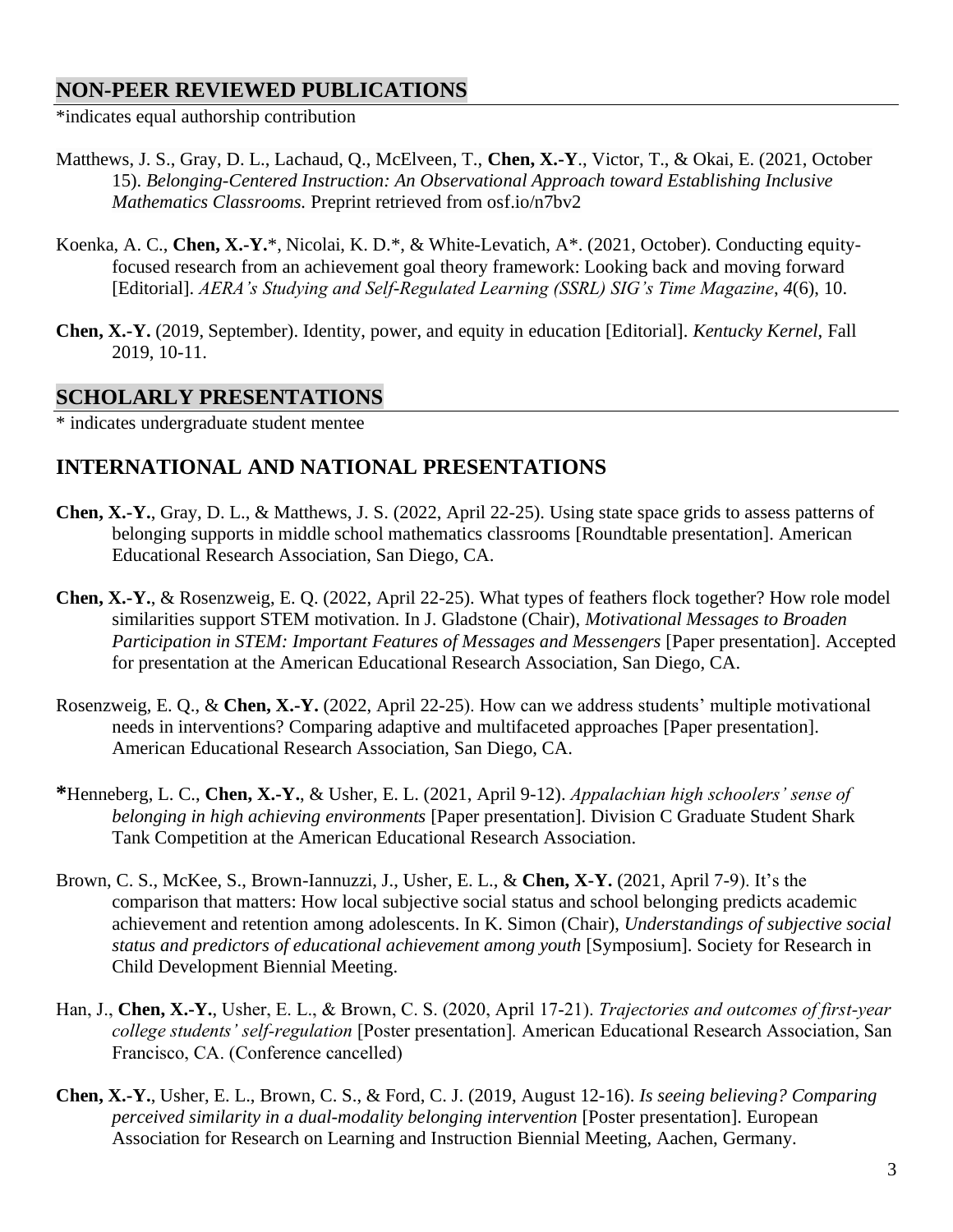- Ford, C. J., Usher, E. L., Scott, V. L., & **Chen, X.-Y.** (2019, August 12-16). *The "perfect" lens: Effects of perfectionism on early adolescents' math self-efficacy development* [Paper presentation]. European Association for Research on Learning and Instruction Biennial Meeting, Aachen, Germany.
- Han, J., Usher, E. L., Li, C. R., Ford, C. J., **Chen, X.-Y.,** Corcoran, K. A., Worick, C. E., & Brown, C. S. (2019, August 12-16). *Quantitative self-efficacy across the first year of college: Trajectories by gender and STEM major* [Poster presentation]. European Association for Research on Learning and Instruction Biennial Meeting, Aachen, Germany.
- Toland, M. D., Lingat, J. M., Qiu, C., Li, C., Ford, C. J., **Chen, X.-Y.**, Han, J., Clement, T., Blevin, J., Shen, L. (2019, August 8-11). *Measuring resident advisor self-efficacy: A differential item functioning study* [Poster presentation]. Annual Meeting of the American Psychological Association, Chicago, IL.
- \*Scott, V. L., Ford, C. J., Usher, E. L., & **Chen, X.-Y.** (2019, April 11-13). *Gender, perfectionism, and math self-efficacy in elementary and middle school students* [Poster presentation]. National Conference for Undergraduate Research, Kennesaw, GA.
- **Chen, X.-Y.**, Usher, E. L., Brown, C. S., & Ford, C. J. (2019, April 5-9). Brief social belonging intervention for first-year students at a land grant university: Does modality matter? In E. A. Canning & M. C. Murphy (Chairs), *Challenges and opportunities: Exploring first-generation college students' lived experiences and interventions to support their success* [Symposium]. Annual Meeting of the American Educational Research Association. Toronto, Canada.
- **Chen, X.-Y.**, Roeder, M. L., Johnson, A. A., Mamaril, N. A., & Usher, E. L. (2018, August 9-12). *Sources of engineering self-efficacy in undergraduate engineering: An analysis of open-ended responses* [Paper presentation]. Annual Meeting of the American Psychological Association, San Francisco, CA.
- Nelson, A. A., Ford, C. J., **Chen, X.-Y.**, Usher, E. L., & Brown, C. S. (2018, April 12-14). *Evidence from a social-belonging intervention to improve retention of underrepresented college students* [Poster presentation]. Society for Research on Adolescence Biennial Meeting, Minneapolis, MN.
- Ford, C. J., Nelson, A. A., **Chen, X.-Y.**, Usher, E. L., & Brown, C. S. (2018, April 13-17). *Preliminary evaluation of a living-learning program (LLP) for first-generation college students: A quasiexperimental approach.* [Paper presentation]. Annual Meeting of the American Educational Research Association. New York, NY.
- Li, C. R., Usher, E. L., Mamaril, N. A., **Chen, X.-Y.**, Roeder, M. L., Bohac, S. W., Chenot, S. B., & Kennedy, M. S. (2016, August 4-7). *Sources of self-efficacy in engineering students* [Poster presentation]. Annual Meeting of the American Psychological Association, Denver, CO.
- Love, A. M. A, Toland, M. D., McCrea, B. L., **Chen, X.-Y.**, Findley, J. A., & Usher, E. L. (2016, August 4-7). *Preliminary scale development of a teacher self-efficacy scale for students with autism* [Poster presentation]. Annual Meeting of the American Psychological Association, Denver, CO.

# **REGIONAL AND LOCAL PRESENTATIONS**

\*Henneberg, L. C., **Chen, X.-Y.**, & Usher, E. L. (2021, March 6). *Appalachian high schoolers' sense of belonging in high achieving environments* [Paper presentation]. Spring Research Conference, Louisville, KY.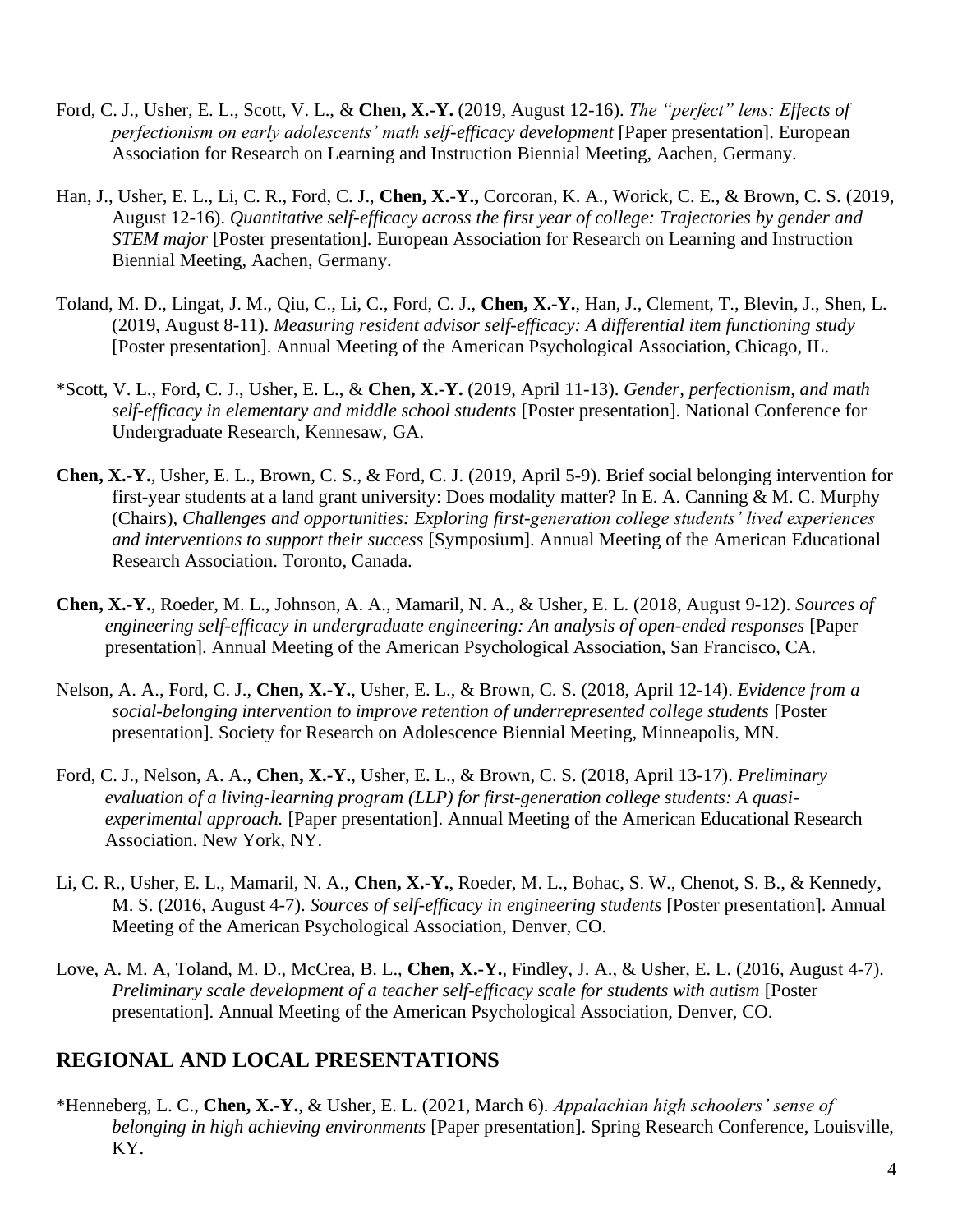- \*Stevens, K. E., \*Porter, J. E. D., **Chen, X.-Y.,** Usher, E. L. (2020, March 7). *Who worries about belonging? Investigating first-year students' belonging and engagement in college.* [Poster presentation]. Spring Research Conference, Cincinnati, OH.
- \*Stevens, K. E., \*Mitsos, J. E., **Chen, X.-Y.**, Usher, E. L., & Brown, C. S. (2019, April 24). *Brief social belonging intervention for first-year students at a land grant university: Does modality matter?* [Poster presentation]. University of Kentucky Undergraduate Research Showcase, Lexington, KY.
- **Chen, X.-Y.**, \*Stevens, K. E., \*Mitsos, J. E., Ford, C. J., Usher, E. L., & Brown, C. S. (2019, March 2). *Brief social belonging intervention for first-year students at a land grant university: Does modality matter?* [Paper presentation]. Spring Research Conference, Lexington, KY.
- Han, J., Corcoran, K. A., Li, C. R., Ford, C. J., **Chen, X.-Y.**, Worick, C. E., Usher, E. L., & Brown, C. S. (2019, March 2). *First-year college students' STEM-related self-efficacy: Longitudinal measurement invariance and trajectories by gender* [Paper presentation]. Spring Research Conference, Lexington, KY.
- \*Scott, V. L., Ford, C. J., Usher, E. L., & **Chen, X.-Y.** (2019, March 2). *Gender, perfectionism, and math selfefficacy in elementary and middle school students* [Poster presentation]. Spring Research Conference, Lexington, KY.
- **Chen, X.-Y.**, & Usher, E. L. (2018, April 25). *The social foundations of engineering self-efficacy* [Poster presentation]. University of Kentucky Undergraduate Research Showcase and Psychology Honors Day. Lexington, KY.
- **Chen, X.-Y.**, \*Hayes, I. M., \*Fautsch, N. M., & Usher, E. L. (2018, March 24). *Academic mindset in first-year undergraduate students* [Poster presentation]. Spring Research Conference. Shelbyville, KY.
- **Chen, X.-Y.**, Roeder, M. L., Johnson, A. R., & Usher, E. L. (2017, April 1). *The roots of self-efficacy in undergraduate engineering* [Poster presentation]. Spring Research Conference, Cincinnati, OH and at the University of Kentucky Undergraduate Research Showcase, Lexington, KY.
- **Chen, X.-Y.**, Li, C, & Usher, E. L. (2016, March 26). *Social models and engineering self-efficacy*: *What engineers do you know?* [Paper presentation]. Spring Research Conference. Lexington, KY.
- Jones. R. S., Kim, N. A., Li, C. L., **Chen, X.-Y.**, Neeley, R. M., Usher, E. L., & Danner, F. (2015, March 28). *At-risk adolescents' autonomy, relatedness, and stigma: A story of interaction* [Paper presentation]. Spring Research Conference. Louisville, KY.

## **INVITED COLLOQUIA**

- Nicolai, K. D., & **Chen, X.-Y** (Chairs). (2022, April 22-25). *Discussing Race, Ethnicity, and Culture While Teaching Educational Psychology* [Symposium]. American Educational Research Association, San Diego, CA.
- Invited Panelist (2022, February 25). *Fostering Diversity, Equity, and Inclusion through Mentorship*. Virtual panel sponsored by the AERA Motivation in Education Special Interest Group's Early Career Research Committee.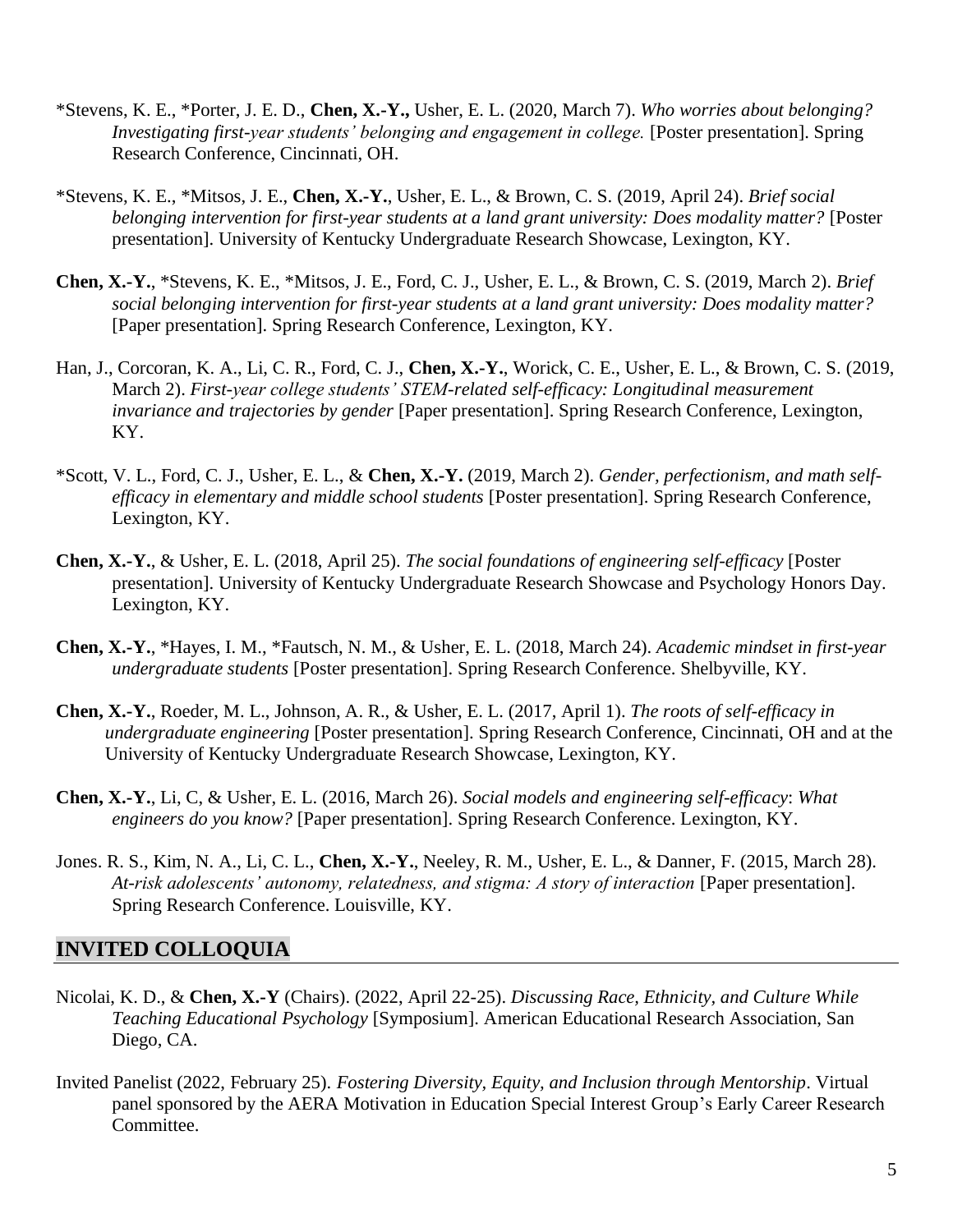- Session Moderator (2021, September 13). *Academia, social media, and creating a personal brand with Drs. Carlton Fong, Benjamin Heddy, and Sharon Zumbrunn.* Virtual panel sponsored by the AERA Motivation in Education Special Interest Group's Graduate Student Committee.
- Gray, D. L., **Chen, X.-Y.,** & Matthews, J. S. (2021, April 30). *Belonging-centered instruction: Observation protocol development and use cases*. Invited presentation to the Student Experience Research Network (SERN).
- Session Moderator (2021, April 8-12), Keeping the conversation going: Next steps in theoretical approaches to understanding the academic motivation of racially and ethnically diverse students (A. C. Koenka & A. Wigfield, chairs). Symposium presented at the virtual annual meeting of the American Educational Research Association
- Usher, E. L., Han, J., & **Chen, X.-Y.** (2019, November 18). *Do I belong here? Investigating the first-year college experience.* Invited presentation at the Educational Psychology Brown Bag. Ohio State University, Columbus, OH.
- **Chen, X.-Y.** (2019, March 9). *[Discovering—and](https://www.ted.com/talks/xiao_yin_chen_discovering_and_rediscovering_my_identity) rediscovering*—*my identity*. Invited presentation at TEDxCorbin, Corbin, KY.
- Usher, E. L., **Chen, X.-Y.**, & Han, J. (2019, February 15). *First year student social belonging, academic motivation, and success.* Invited presentation at the Developmental Psychology Departmental Brown Bag, University of Kentucky, Lexington, KY.
- **Chen, X.-Y.**, & Lingat, J. M. (2018, April 7). *Getting your feet wet: Working (successfully) in a research lab.*  Invited panelist at the Kentucky Psychological Association Spring Academic Conference, Eastern Kentucky University, Richmond, KY.

## **GRANT AND FELLOWSHIP FUNDING**

| <b>Travel Award (\$125)</b>                                                                                         | 2022                                                                                                |  |  |
|---------------------------------------------------------------------------------------------------------------------|-----------------------------------------------------------------------------------------------------|--|--|
| Teaching Educational Psychology Special Interest Group, American Education Research Association                     |                                                                                                     |  |  |
|                                                                                                                     | Project: Discussing Race, Ethnicity, and Culture While Teaching Educational Psychology [Symposium]. |  |  |
| <b>Shark Tank Grand Prize Winner (\$1500)</b>                                                                       | 2021                                                                                                |  |  |
| Division C, American Educational Research Association                                                               |                                                                                                     |  |  |
| <b>Research Scholar Award</b> (tuition, stipend, and research funds)<br>College of Education, University of Georgia | 2020 to 2024                                                                                        |  |  |
| <b>Ally Development Workshop Fellowship (\$2000)</b>                                                                | 2019                                                                                                |  |  |
| Department of Educational, School, and Counseling Psychology                                                        |                                                                                                     |  |  |
| University of Kentucky                                                                                              |                                                                                                     |  |  |
| <b>Travel Award</b> (\$300)                                                                                         | 2019                                                                                                |  |  |
| Graduate Student Congress, University of Kentucky                                                                   |                                                                                                     |  |  |
| Project: Is seeing believing? Comparing perceived similarity in a dual-modality belonging intervention              |                                                                                                     |  |  |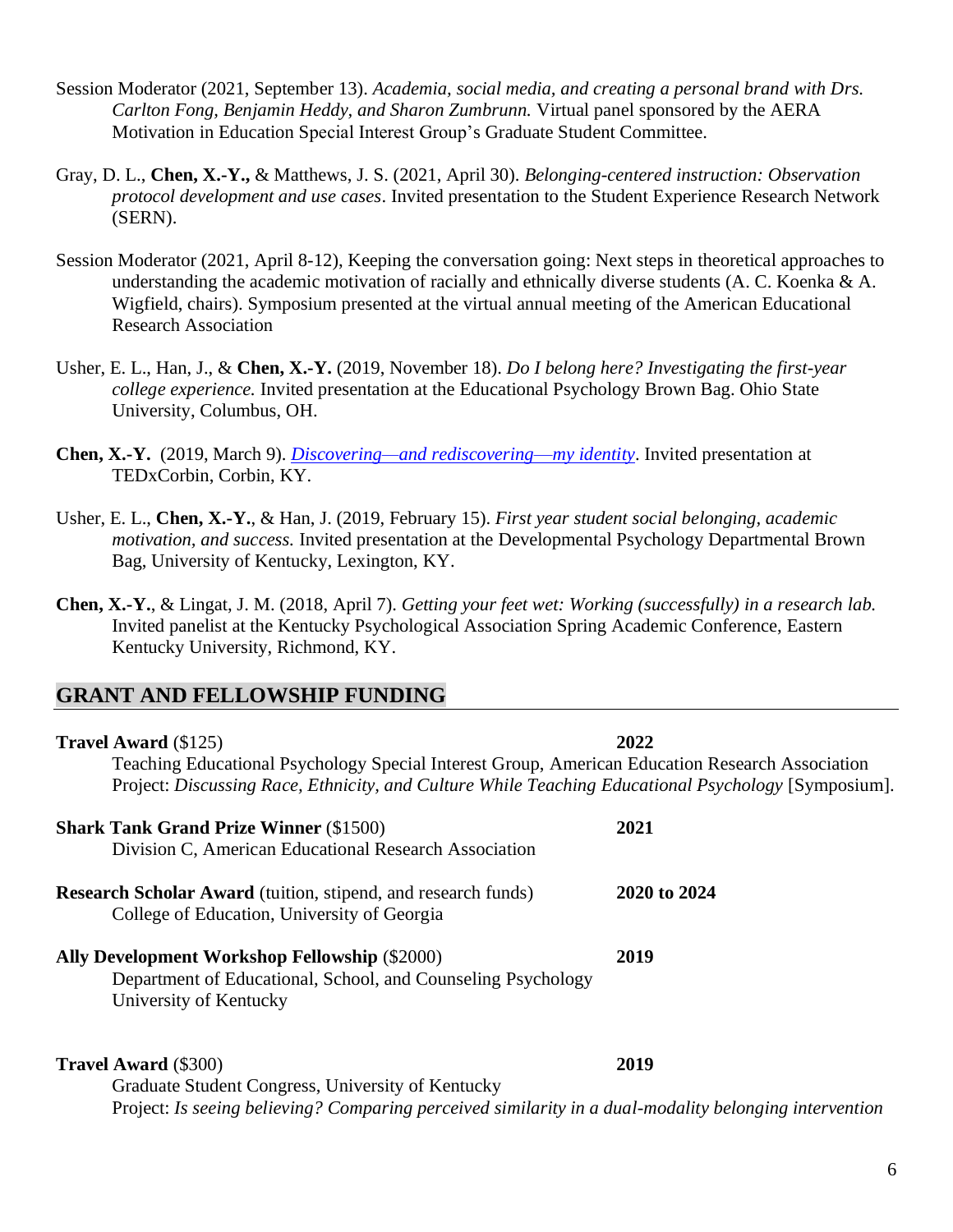**Graduate Fellowship** (tuition and stipend) **2018 to 2019** College of Education, University of Kentucky Helen Thacker Graduate Fellowship Lesli Martin Endowed Fellowship Doris Nowak & William E. Stilwell, III Graduate Fellowship **Undergraduate Scholar Fellowship** (conference funding) **2018** Society for Research on Adolescence **Undergraduate Research Travel Grant** (\$600) **2017** Office of Undergraduate Research, University of Kentucky Project: *Sources of Engineering Self-Efficacy* **Research Fellowship** (\$8000) **2017 to 2018** Center for Equality and Social Justice Research, University of Kentucky Project: *Freshman Belonging Intervention* **Research & Creativity Fellowship** (\$2000) **2016** Office of Undergraduate Research, University of Kentucky Project: *Social Modeling Intervention on Engineering Self-Efficacy*

### **RESEARCH EXPERIENCE**

| <b>Graduate Research Assistant</b><br>Motivation and Academic Challenges Lab<br>Directors: Dr. Emily Rosenzweig & Dr. Michael Barger | 2020 to present |
|--------------------------------------------------------------------------------------------------------------------------------------|-----------------|
| <b>Research Assistant</b><br>Belonging for Equity in Learning Lab<br>Directors: Dr. Jamaal S. Matthews & Dr. DeLeon Gray             | 2019 to present |
| <b>Graduate Research Assistant/Lab Coordinator</b><br>P <sub>20</sub> Motivation and Learning Lab<br>Director: Dr. Ellen L. Usher    | 2017 to 2020    |
| <b>Graduate Research Assistant</b><br>Applied Psychometric Strategies Lab<br>Director: Dr. Michael D. Toland                         | 2018 to 2020    |
| <b>Undergraduate Research Fellow</b><br>Center for Equality and Social Justice<br>Director: Dr. Christia S. Brown                    | 2017 to 2018    |

**Student Travel Award** (\$150) **2019**

Motivation in Education Special Interest Group, American Education Research Association Project: *Brief social belonging intervention for first-year students at a land grant university: Does modality matter?*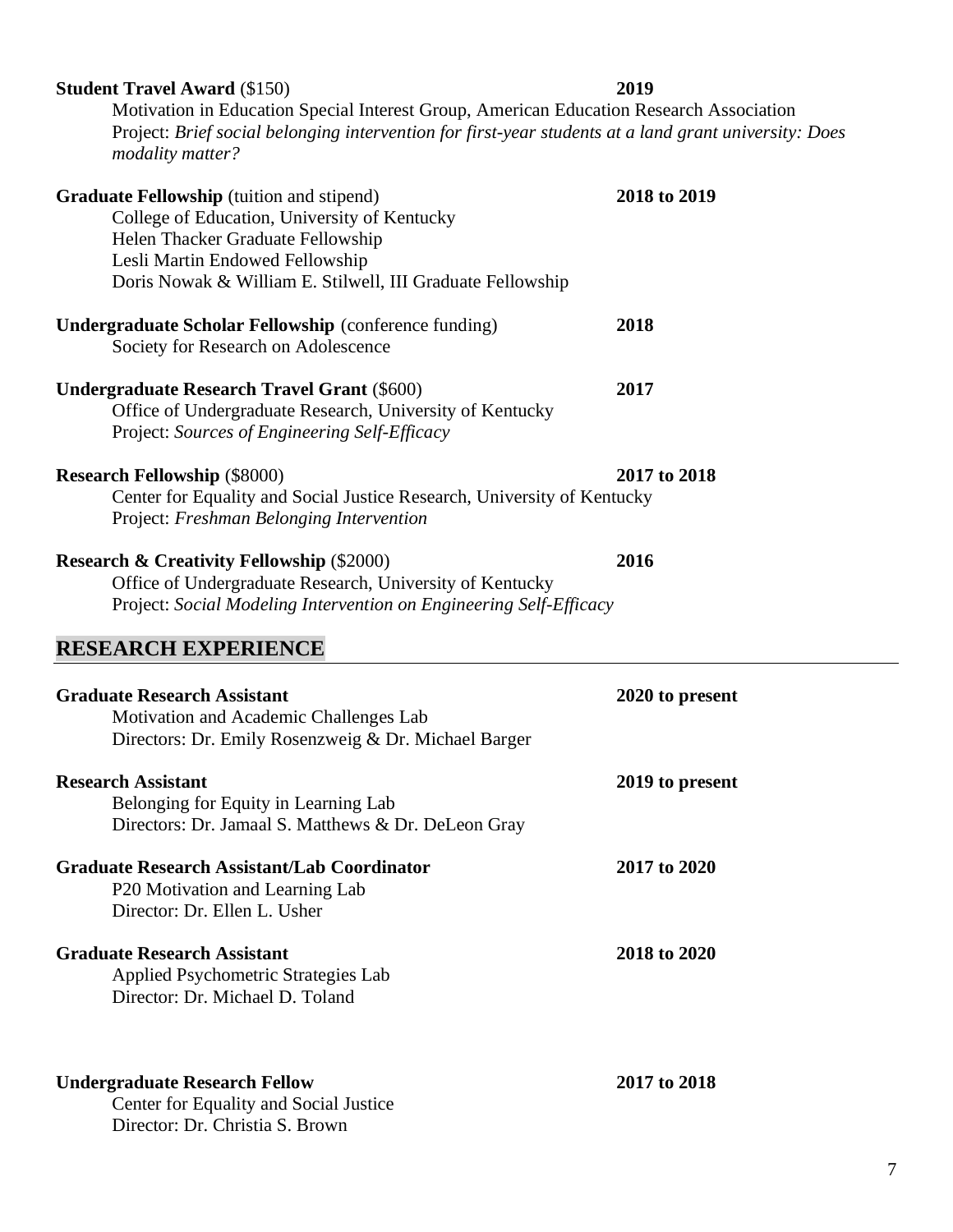# **TEACHING EXPERIENCE**

| <b>Workshop Instructor</b>                                                           | 2022         |
|--------------------------------------------------------------------------------------|--------------|
| "Loving to Learn: How to Promote Interest and Intrinsic Motivation in the Classroom" |              |
| Torrance Center Summer Institute (TCSI)                                              |              |
| Mary Frances Early College of Education                                              |              |
| University of Georgia, Athens, GA                                                    |              |
| <b>Invited Guest Lecture</b>                                                         | 2022         |
| "Using State Space Grids to Assess Patterns of Belonging"                            |              |
| Course Title: School Belonging                                                       |              |
| Instructor of Record: Dr. DeLeon Gray                                                |              |
| North Caroline State University, Raleigh, NC                                         |              |
|                                                                                      |              |
| <b>Invited Guest Lecture</b>                                                         | 2022         |
| "Cognitive Views of Learning"                                                        |              |
| Course Title: Exploring Learning and Teaching                                        |              |
| <b>Instructor of Record: Gina Thomas</b>                                             |              |
| University of Georgia, Athens, GA                                                    |              |
| <b>Invited Guest Lecture</b>                                                         | 2021         |
| "How Do We Study Peers and Their Influence?"                                         |              |
| <b>Course Title: Motivational Foundations for Education</b>                          |              |
|                                                                                      |              |
| Instructor of Record: Dr. Emily Rosenzweig<br>University of Georgia, Athens, GA      |              |
|                                                                                      |              |
| <b>Invited Guest Lecture</b>                                                         | 2021         |
| "Expanding The Idea of 'Diversity' and Integrating Core Beliefs into Action."        |              |
| <b>Course Title: Ethics and Multicultural Diversity</b>                              |              |
| Instructor of Record: Tommie Saragas                                                 |              |
| Lindsey Wilson College, Columbia, KY                                                 |              |
| <b>Workshop Instructor</b>                                                           | 2019 to 2020 |
| "Ally Development Workshop"                                                          |              |
| Department of Educational, School, and Counseling Psychology                         |              |
|                                                                                      |              |
| University of Kentucky, Lexington, KY                                                |              |
| <b>K-12 Substitute Teacher</b>                                                       | 2018 to 2020 |
| Scott County Public Schools, Georgetown, Kentucky                                    |              |
|                                                                                      |              |
| <b>Workshop Instructor</b>                                                           | 2018         |
| "A Gentle Introduction to SPSS Statistics"                                           |              |
| Quantitative Initiative for Policy and Social Research (QIPSR)                       |              |
| University of Kentucky, Lexington, KY                                                |              |
|                                                                                      |              |

# **PROFESSIONAL DEVELOPMENT**

**Improving Evaluations of the Design of Evaluation Studies in STEM Summer 2021** Summer Research Training Institute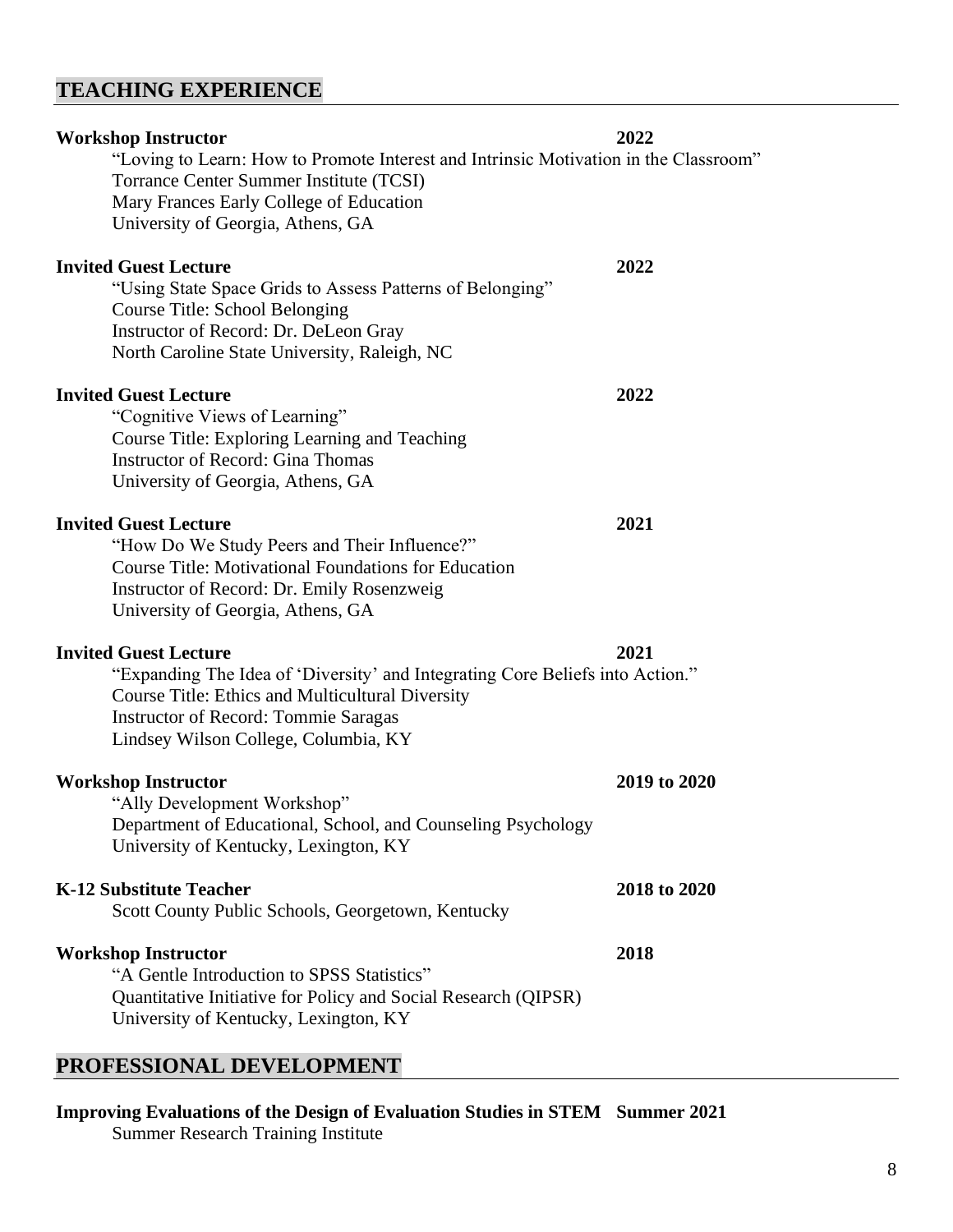| <b>Institute for Policy Research</b><br>Northwestern University                                                                                                                            |                    |
|--------------------------------------------------------------------------------------------------------------------------------------------------------------------------------------------|--------------------|
| <b>Seminar on School Belonging</b><br>Dr. DeLeon Gray<br>Department of Teacher Education and Learning Sciences<br>College of Education<br>North Carolina State University                  | <b>Spring 2020</b> |
| PROFESSIONAL SERVICE                                                                                                                                                                       |                    |
| <b>GREP President</b><br>Graduate Researchers in Educational Psychology (GREP)<br>Mary Frances Early College of Education<br>Department of Educational Psychology<br>University of Georgia | 2022 to present    |
| <b>Committee Member</b><br><b>Anti-Racism Committee</b><br>Department of Educational Psychology<br>Mary Frances Early College of Education<br>University of Georgia                        | 2020 to present    |
| <b>Graduate Student Co-Chair</b><br><b>Graduate Student Committee</b><br>Motivation in Education Special Interest Group<br><b>American Educational Research Association</b>                | 2020 to 2022       |
| <b>Program Chair Graduate Assistant</b><br>Program Chair, Dr. Emily Rosenzweig<br>Division C Section 2b: Learning and Motivation in Social Contexts                                        | 2021 to 2022       |
| <b>GREP Secretary</b><br>Graduate Researchers in Educational Psychology (GREP)<br>Mary Frances Early College of Education<br>Department of Educational Psychology<br>University of Georgia | 2021 to 2022       |
| <b>Committee Member</b><br>Life After UK (Undergraduate) Conference Committee<br>University of Kentucky                                                                                    | 2019 to 2020       |
| <b>Committee Chair</b><br><b>Spring Research Conference Committee</b><br>University of Kentucky                                                                                            | 2018 to 2019       |
| <b>Undergraduate Scholar</b><br>Society for Research on Adolescence<br>2018 SRA Biennial Meeting (Minneapolis, MN)                                                                         | 2018               |